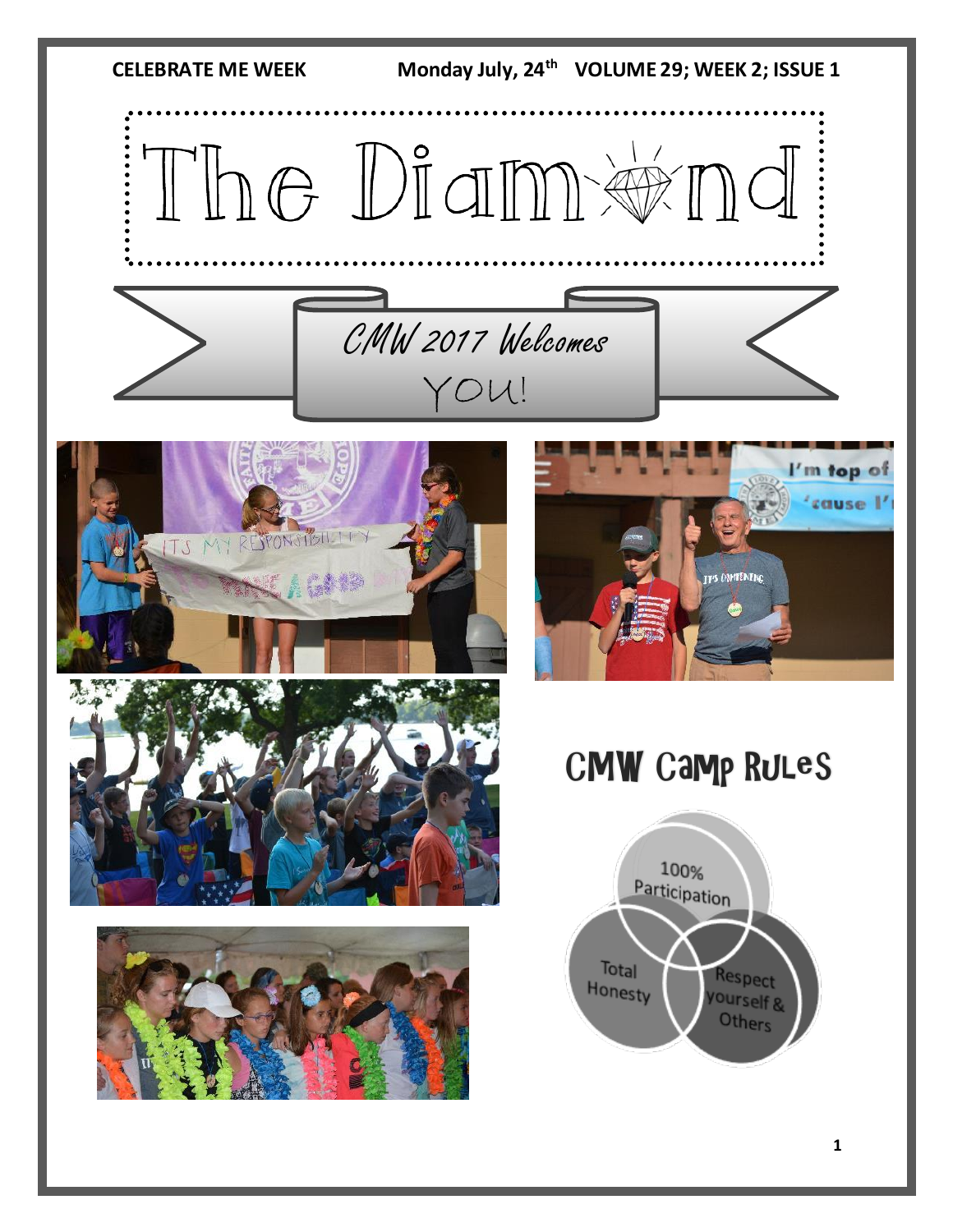**CELEBRATE ME WEEK** 

Monday July, 24<sup>th</sup> VOLUME 29; WEEK 2; ISSUE 1

# Meet the cabins!

#### Cabin B What is your favorite kind of M&M and why?

Ben- Blue, because my mom doesn't like blue stuff Caden- Green, it's my favorite  $C_0$ |  $O_0$   $\Gamma$ Sully- Red, it's my favorite color Brenden- Red, it's my favorite  $C_0$  $C_1$  $C_2$  $C_3$ Sam- Red, it's my favorite color Mason K.- Red, it's my 3rd favorite color Parker- Blue, it's my favorite color Mason B.- Blue, favorite color

#### Cabin D

If you could pick only one type of ice cream to eat the rest of your life, what would it be and why?

Hailey- Strawberry, healthy because of the fruit Leah- chocolate, favorite type and it tastes good Paris- Mint, likes mint candies Raquel- Chocolate chip mint, it tastes good Hadley- cherry almond, two great flavors in one Samantha- strawberry Flavorburst, it tastes good Aubri- Homemade, make any flavor you want Grace- Neopolitan, you get a little bit of everything

### Cabin 5 If you could only eat one food for the rest of your life, what would you eat?

Somer- Pasta Sophia- Mini Donuts Payton- Pizza Lilli- Mac & cheese Reagan- Extra butter popcorn Emma- Pizza Abby- Chocolate Anna- Chocolate

#### Cabin 10

#### If you were candy, what candy would you be and why?

Paddy- Big gummy snake because they are delicious Jon- Warhead because I like sour candy Bryce- Carmel because it is good Alex- Kit kat because it's great Evan- Right twix because they taste good Ashton- Jolly racher because they are good Jack- Milky way because it's the best candy ever Nils- 100 grand bar because that's how much money I make in a year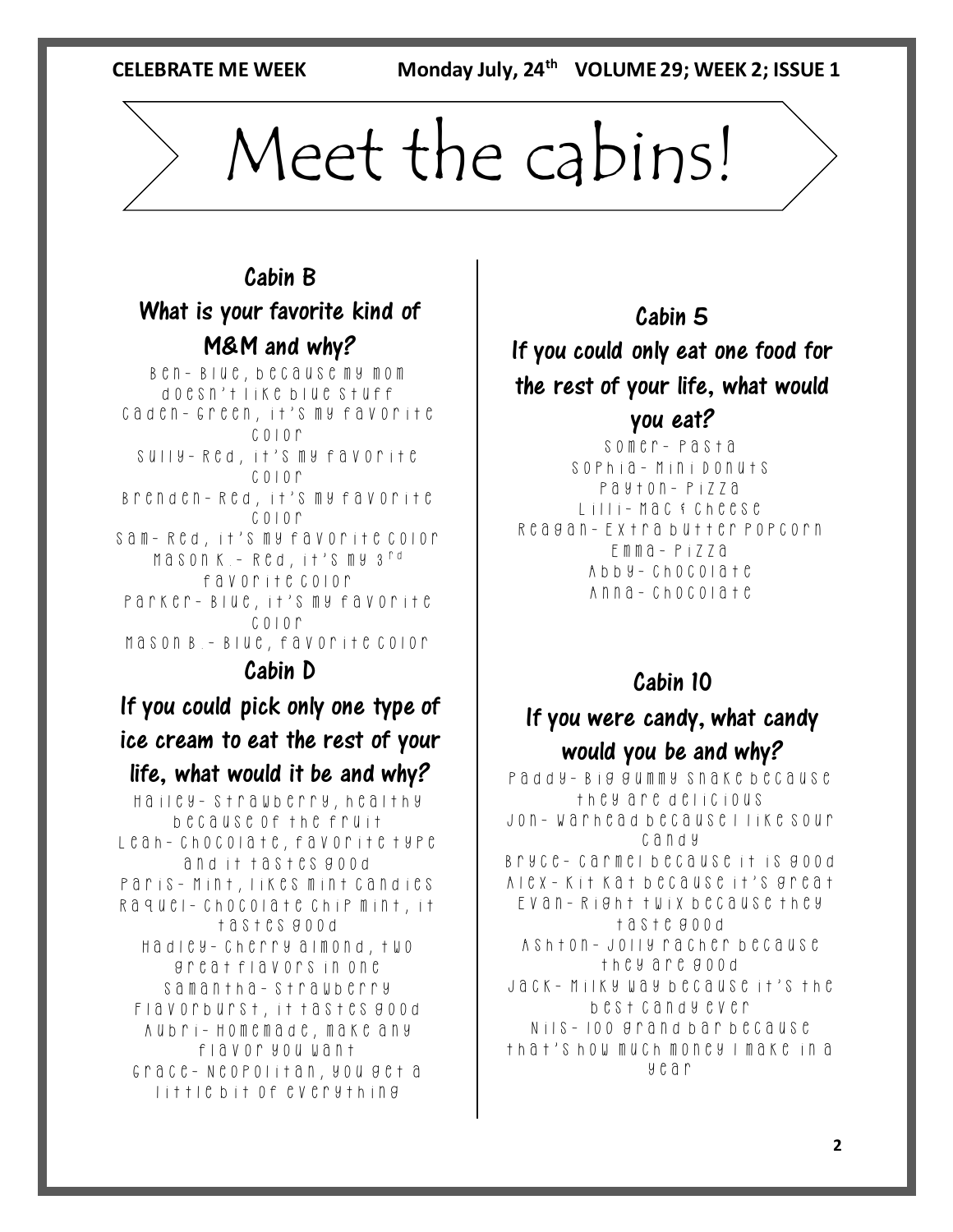#### **CELEBRATE ME WEEK**

Monday July, 24<sup>th</sup> VOLUME 29; WEEK 2; ISSUE 1

## -I am special-

On Sunday night, we heard from Sara. Sara gave us the message about being special in our own unique way. She told us how when she was younger, she would went from wearing her split-pea soup colored sweater, to skinny jeans and a limited too shirt. Body image was a huge learning and turning point in her adolescence that didn't present itself until she was older. Sara thought that if she could dress like the "popular" people, they might like her and then it would make her happier.

It didn't exactly work out the way she imagined. Sara didn't get any happier when she dressed like the popular kids. Eventually, later in high school she met a group of friends who liked her for who she was and she didn't have to dress any certain way or act a certain way around them.

Sara shared with us that God made each one of you so special. He loved every one of you so much that he will never leave you, ever. Each one of you was made exactly how you are supposed to be.

"when I found friends that loved and accepted me; that was the best thing ever".



I'm free to be me, and I'm gonna be, the best me that I can be